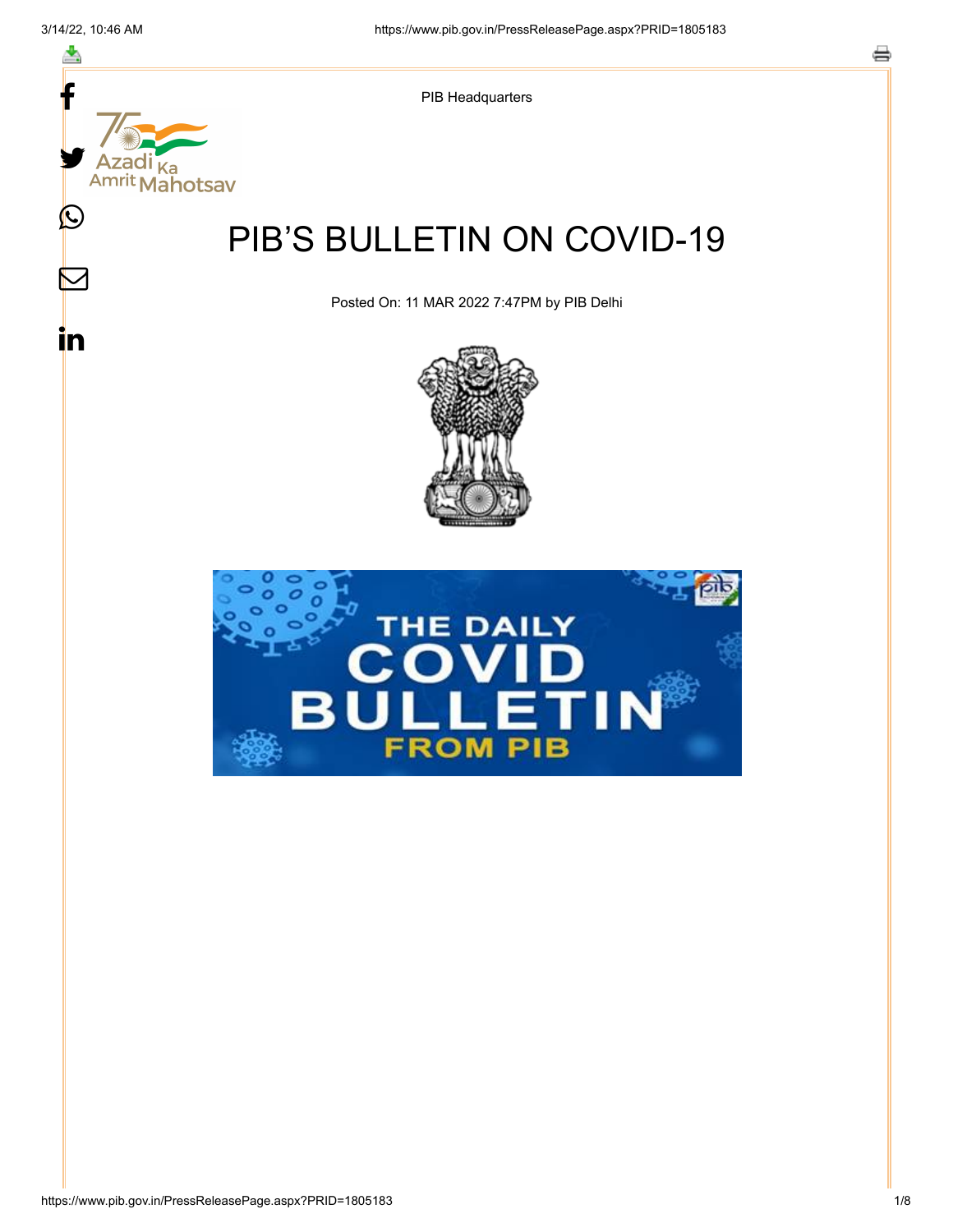

### **MINISTRY OF INFORMATION & BROADCASTING**

## **GOVERNMENT OF INDIA**

**\*\*\*\*\*** 

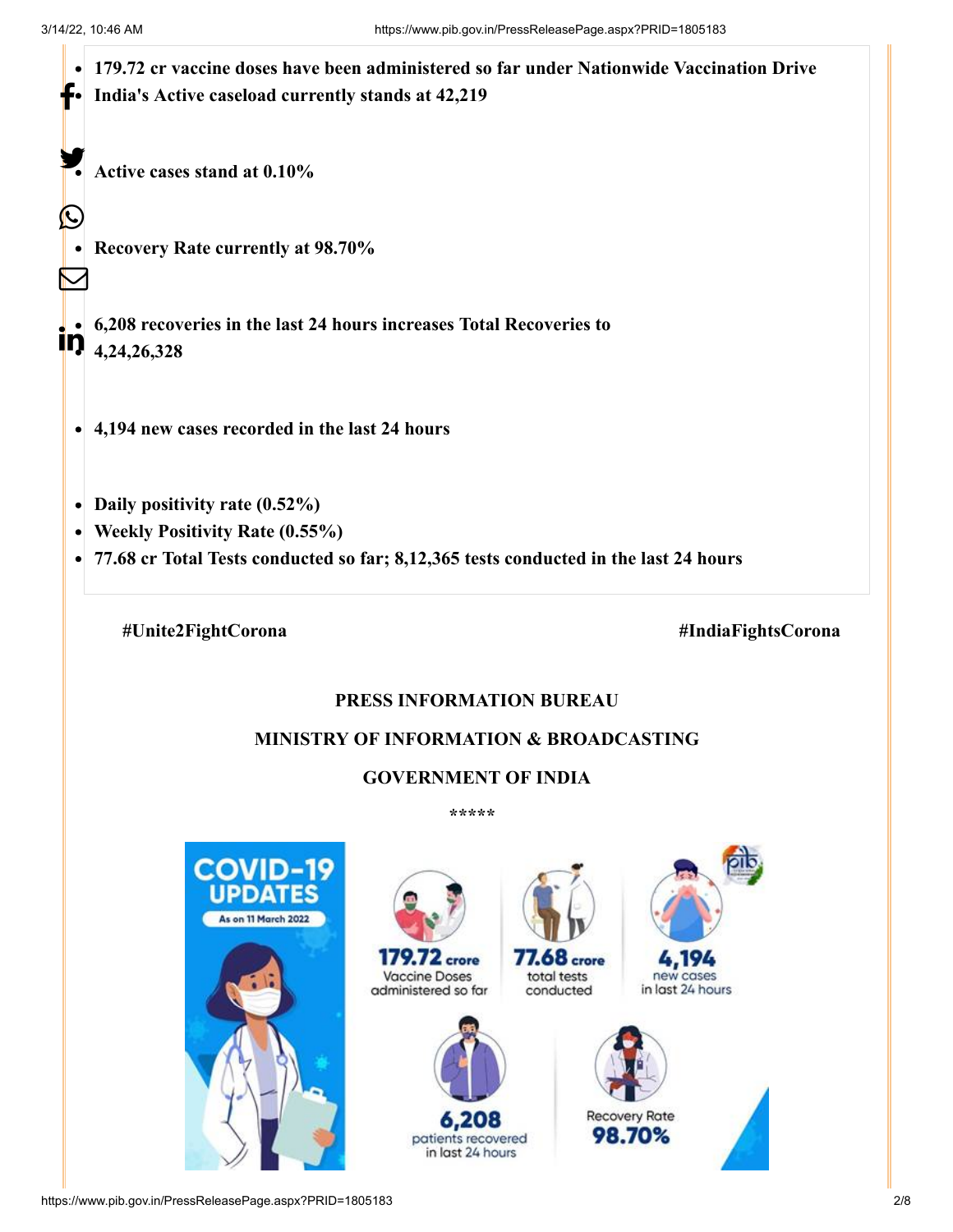f

y.

 $\bm{\mathcal{Q}}$ 

 $\bm{\nabla}$ 

in

|                           |                       |                      | India's cumulative COVID-19 Vaccination coverage exceeds |                                         |                           |                           |
|---------------------------|-----------------------|----------------------|----------------------------------------------------------|-----------------------------------------|---------------------------|---------------------------|
|                           |                       |                      | <b>179.72 CRORE</b>                                      |                                         |                           |                           |
|                           |                       |                      |                                                          | <b>Cumulative Vaccine Dose Coverage</b> |                           |                           |
|                           | Healthcare<br>workers | Frontline<br>workers | People<br>Aged 15-18<br>years                            | People<br>Aged 18-44<br><b>Years</b>    | People Aged<br>2 45 Years | People Aged<br>≥ 60 Years |
| <b>TH</b><br>Dose         | 1,04,02,446           | 1,84,11,160          | 5,57,21,363                                              | 55,30,74,873                            | 20,24,83,437              | 12,65,62,922              |
| 2 <sup>nd</sup><br>Dose   | 99,81,709             | 1,74,72,193          | 3,28,94,781                                              | 45.33.55,953                            | 18.22.67.327              | 11,35,16,811              |
| Precaution<br><b>Dose</b> | 42,89,499             | 64,98,866            |                                                          | $\overline{\phantom{a}}$                |                           | 1,02,67,175               |

**India's Cumulative COVID-19 Vaccination Coverage exceeds 179.72 Cr**

**More than 16.73 lakh Vaccine Doses administered in the last 24 hours**

**Recovery Rate currently stands at 98.70%**

**4,194 New Cases reported in the last 24 hours**

**India's Active Caseload currently stands at 42,219**

**Weekly Positivity Rate is presently at 0.55%**

With the administration of **more than 16.73 lakh Doses (16,73,515)** vaccine doses in the last 24 hours, India's COVID-19 vaccination coverage has exceeded **179.72 Cr (1,79,72,00,515)** as per provisional reports till 7 am today.

This has been achieved through 2,09,78,959 sessions. The break-up of the cumulative figure as per the provisional report till 7 am today include:

| <b>Cumulative Vaccine Dose Coverage</b> |                        |             |  |  |
|-----------------------------------------|------------------------|-------------|--|--|
| <b>HCWs</b>                             | $1st$ Dose             | 1,04,02,446 |  |  |
|                                         | $2nd$ Dose             | 99,81,709   |  |  |
|                                         | <b>Precaution Dose</b> | 42,89,499   |  |  |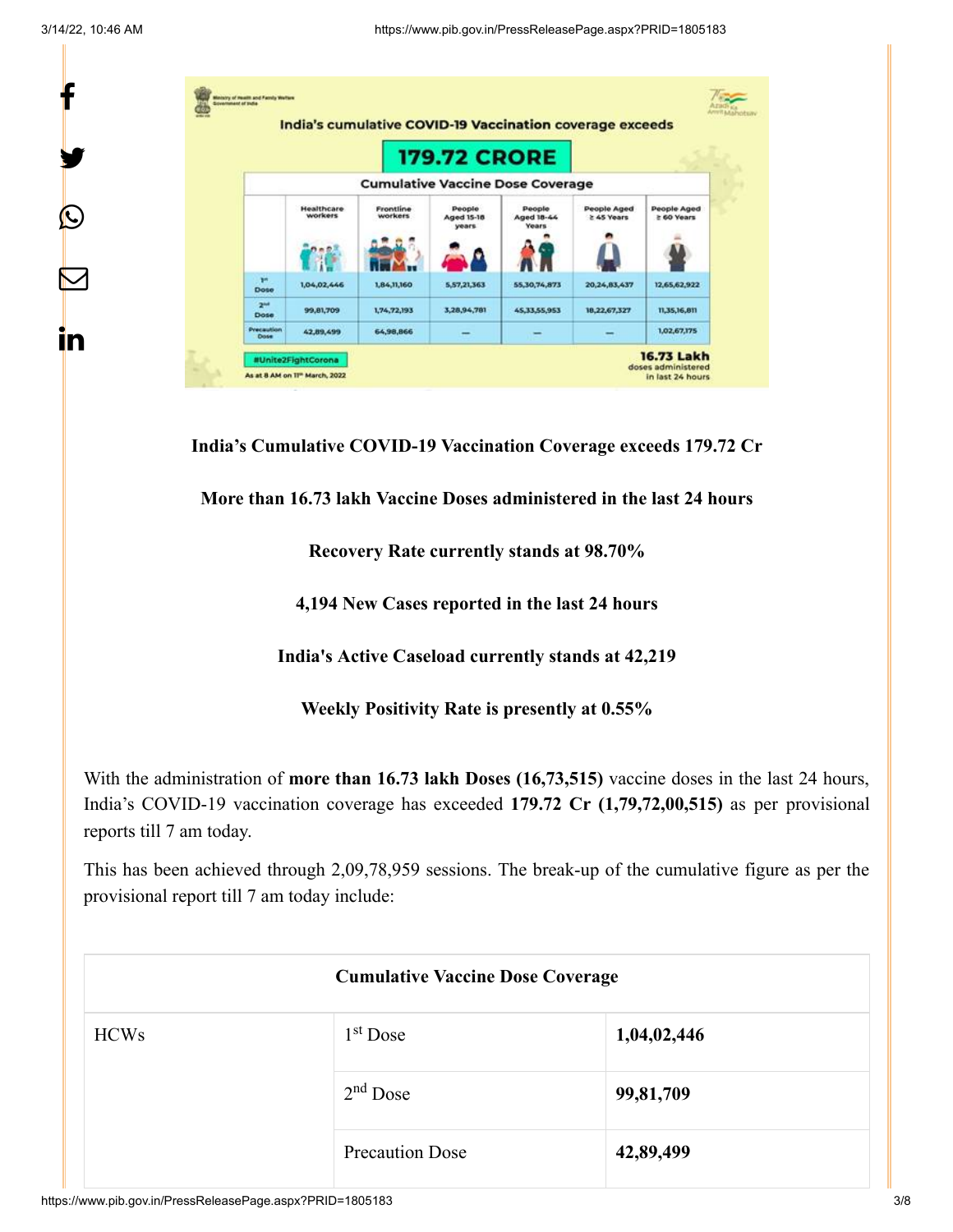| f  | <b>FLWs</b>            | 1 <sup>st</sup> Dose   | 1,84,11,160     |
|----|------------------------|------------------------|-----------------|
|    |                        | $2nd$ Dose             | 1,74,72,193     |
| C  |                        | <b>Precaution Dose</b> | 64,98,866       |
|    | Age Group 15-18 years  | 1 <sup>st</sup> Dose   | 5,57,21,363     |
| N  |                        | $2nd$ Dose             | 3,28,94,781     |
| in | Age Group 18-44 years  | 1 <sup>st</sup> Dose   | 55, 30, 74, 873 |
|    |                        | $2nd$ Dose             | 45, 33, 55, 953 |
|    | Age Group 45-59 years  | 1 <sup>st</sup> Dose   | 20,24,83,437    |
|    |                        | $2nd$ Dose             | 18,22,67,327    |
|    | Over 60 years          | 1 <sup>st</sup> Dose   | 12,65,62,922    |
|    |                        | $2nd$ Dose             | 11,35,16,811    |
|    |                        | <b>Precaution Dose</b> | 1,02,67,175     |
|    | <b>Precaution Dose</b> | 2,10,55,540            |                 |
|    | Total                  | 1,79,72,00,515         |                 |

**6,208** patients have recovered in the last 24 hours and the cumulative tally of recovered patients (since the beginning of the pandemic) is now at **4,24,26,328.**

Consequently, India's recovery rate stands at **98.70%.**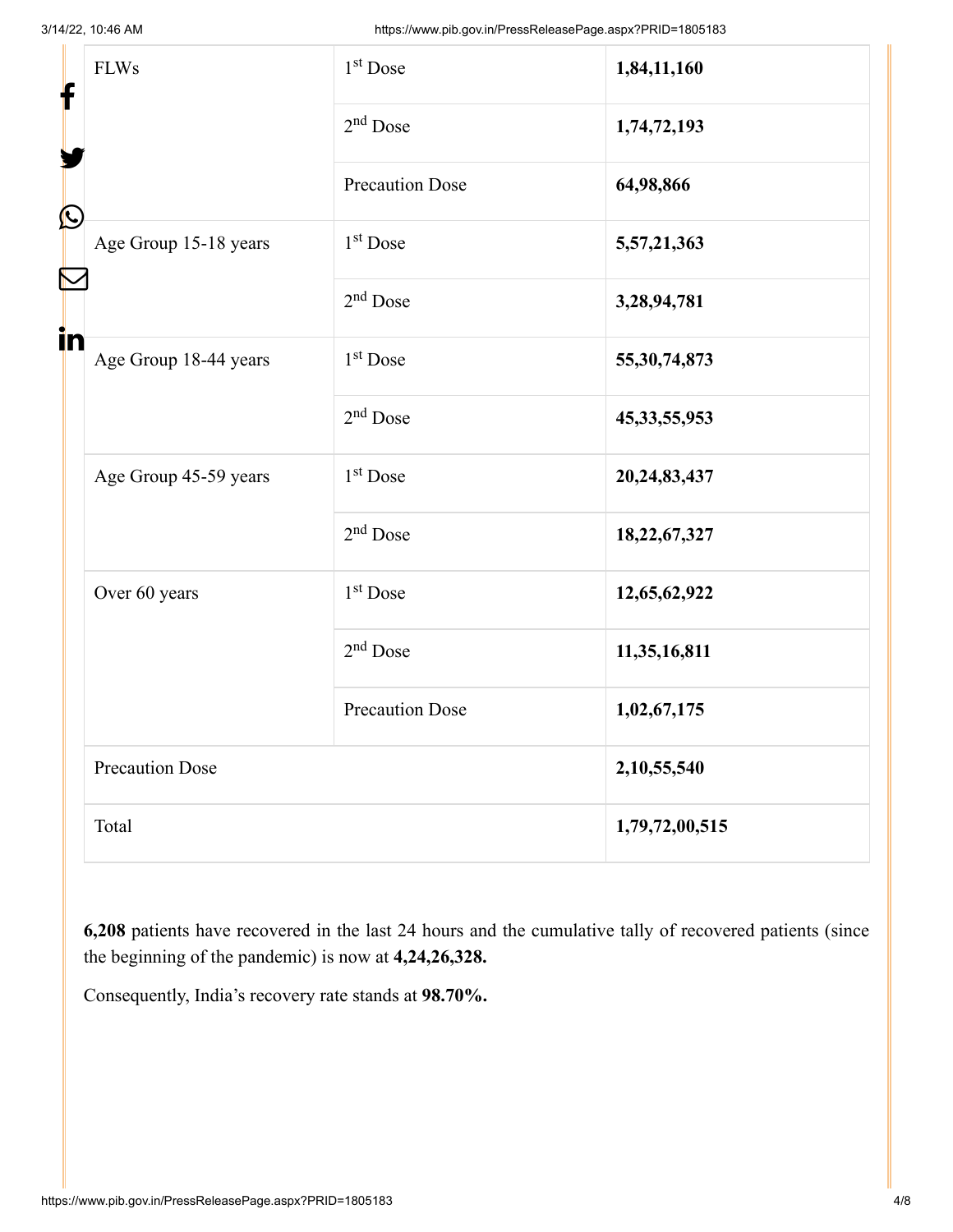3/14/22, 10:46 AM https://www.pib.gov.in/PressReleasePage.aspx?PRID=1805183



#### **4,194 new cases** were reported in the last 24 hours.



India's Active Caseload is presently at **42,219.** Active cases constitute **0.10%** of the country's total Positive Cases**.**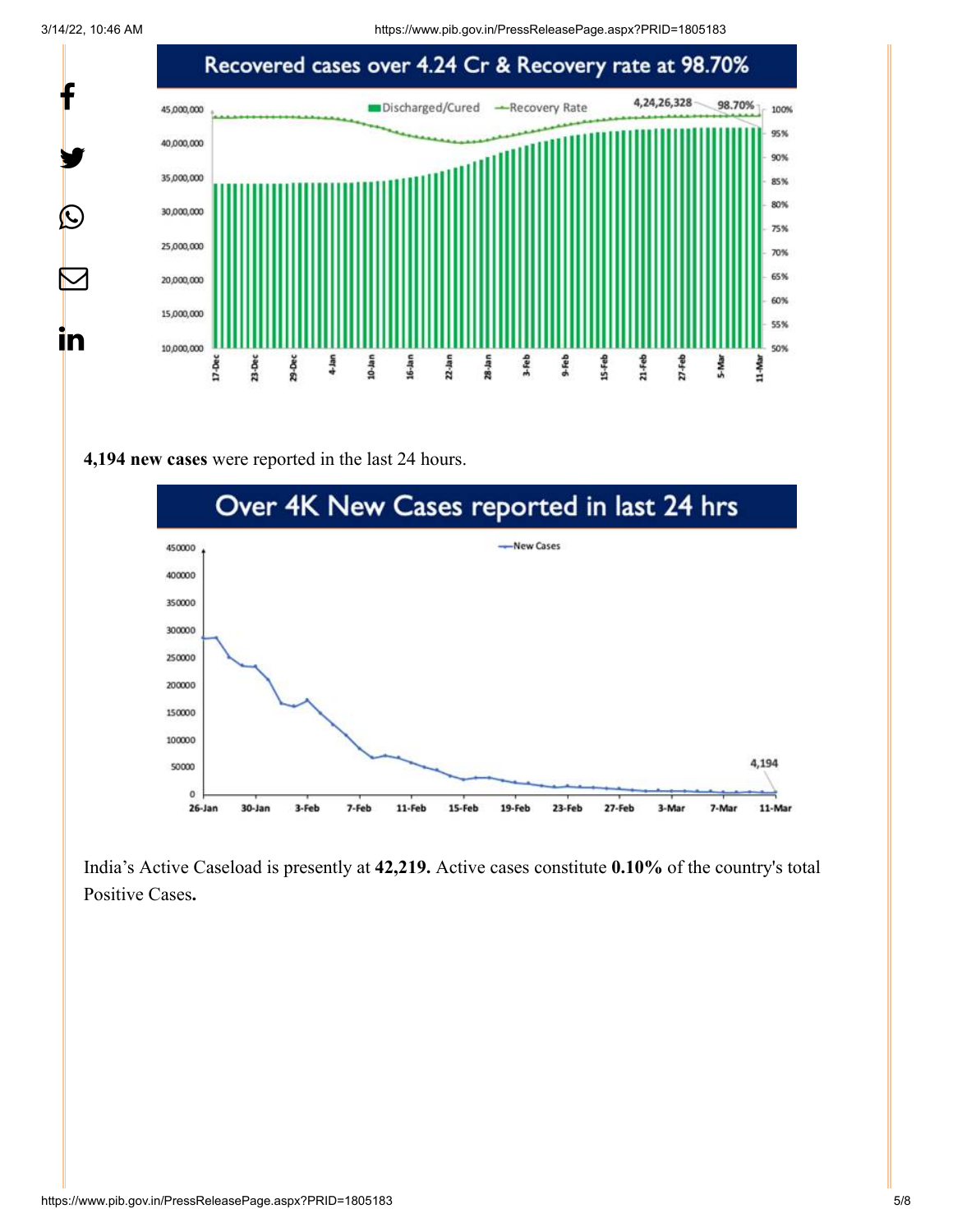3/14/22, 10:46 AM https://www.pib.gov.in/PressReleasePage.aspx?PRID=1805183



The testing capacity across the country continues to be expanded. The last 24 hours saw a total of **8,12,365** tests being conducted. India has so far conducted over **77.68 Cr (77,68,94,810**) cumulative tests.

While testing capacity has been enhanced across the country, **Weekly Positivity Rate** in the country currently **stands at 0.55%** and the **Daily Positivity rate is reported to be 0.52%.**



<https://pib.gov.in/PressReleasePage.aspx?PRID=1804945>

#### **Update on COVID-19 Vaccine Availability in States/UTs**

**More than 181.77 Crore vaccine doses provided to States/UTs**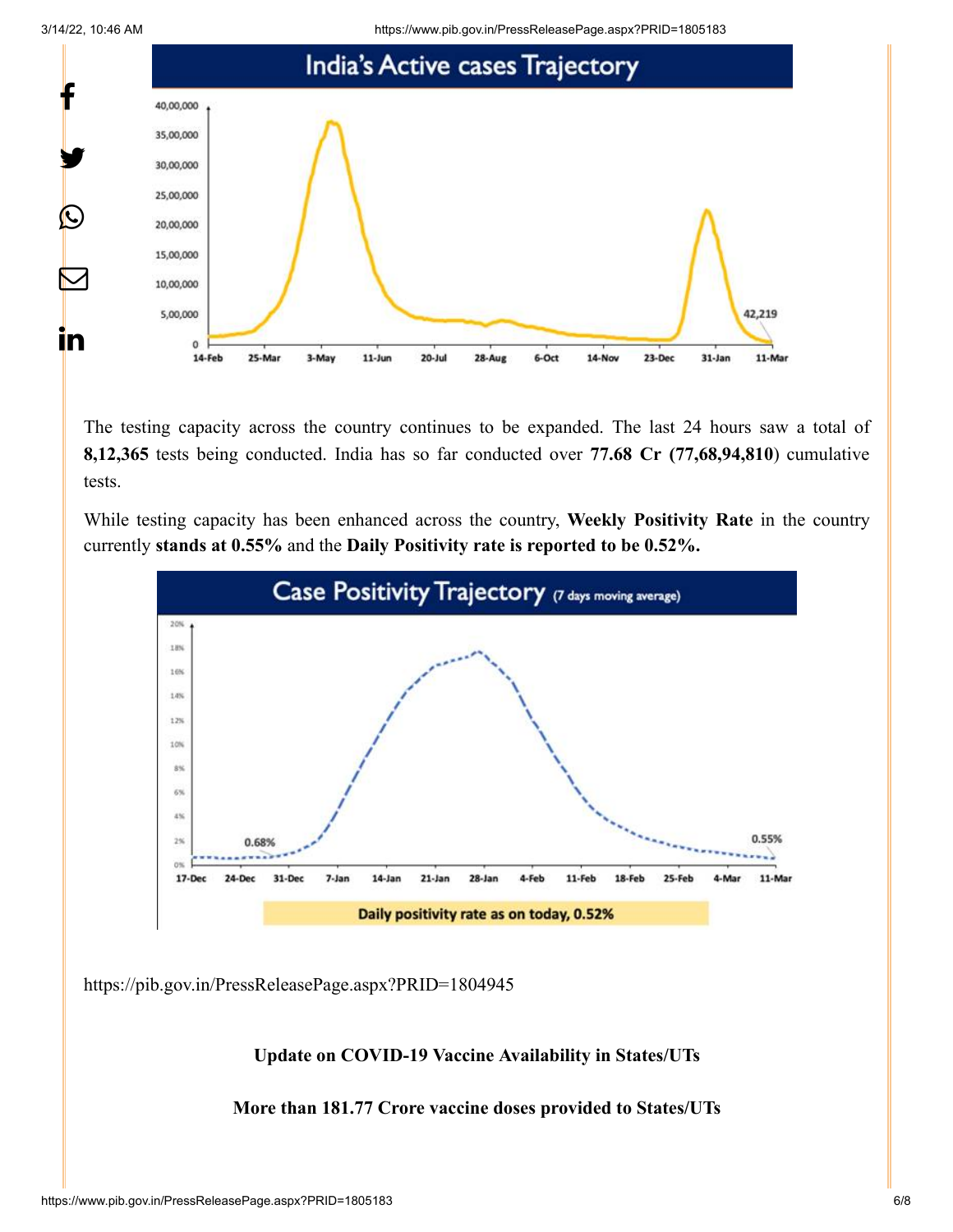f

#### **More than 16.70 Crore balance and unutilized vaccine doses still available with States/UTs**

The Union Government is committed to accelerating the pace and expanding the scope of COVID-19 vaccination throughout the country. The nationwide COVID 19 vaccination started on  $16<sup>th</sup>$  January 2021. The new phase of universalization of COVID-19 vaccination commenced from  $21<sup>st</sup>$  June 2021. The vaccination drive has been ramped up through availability of more vaccines, advance visibility of Vaccine availability to States and UTs for enabling better planning by them, and streamlining the vaccine supply chain.

**T** As part of the nationwide vaccination drive, Government of India has been supporting the States and UTs by providing them COVID Vaccines free of cost. In the new phase of the universalization of the COVID19 vaccination drive, the Union Government will procure and supply (free of cost) 75% of the vaccines being produced by the vaccine manufacturers in the country to States and UTs.

| <b>VACCINE DOSES</b>     | (As on 11 <sup>th</sup> March 2022) |
|--------------------------|-------------------------------------|
| <b>SUPPLIED</b>          | 1,81,77,83,420                      |
| <b>BALANCE AVAILABLE</b> | 16,70,52,276                        |

More than **181.77 crore (1,81,77,83,420)** vaccine doses have been provided to States/UTs so far through Govt. of India (free of cost channel) and through direct state procurement category.

More than **16.70 Cr (16,70,52,276)** balance and unutilized COVID Vaccine doses are still available with the States/UTs to be administered.

<https://pib.gov.in/PressReleasePage.aspx?PRID=1804944>

#### **TWEET LINKS**